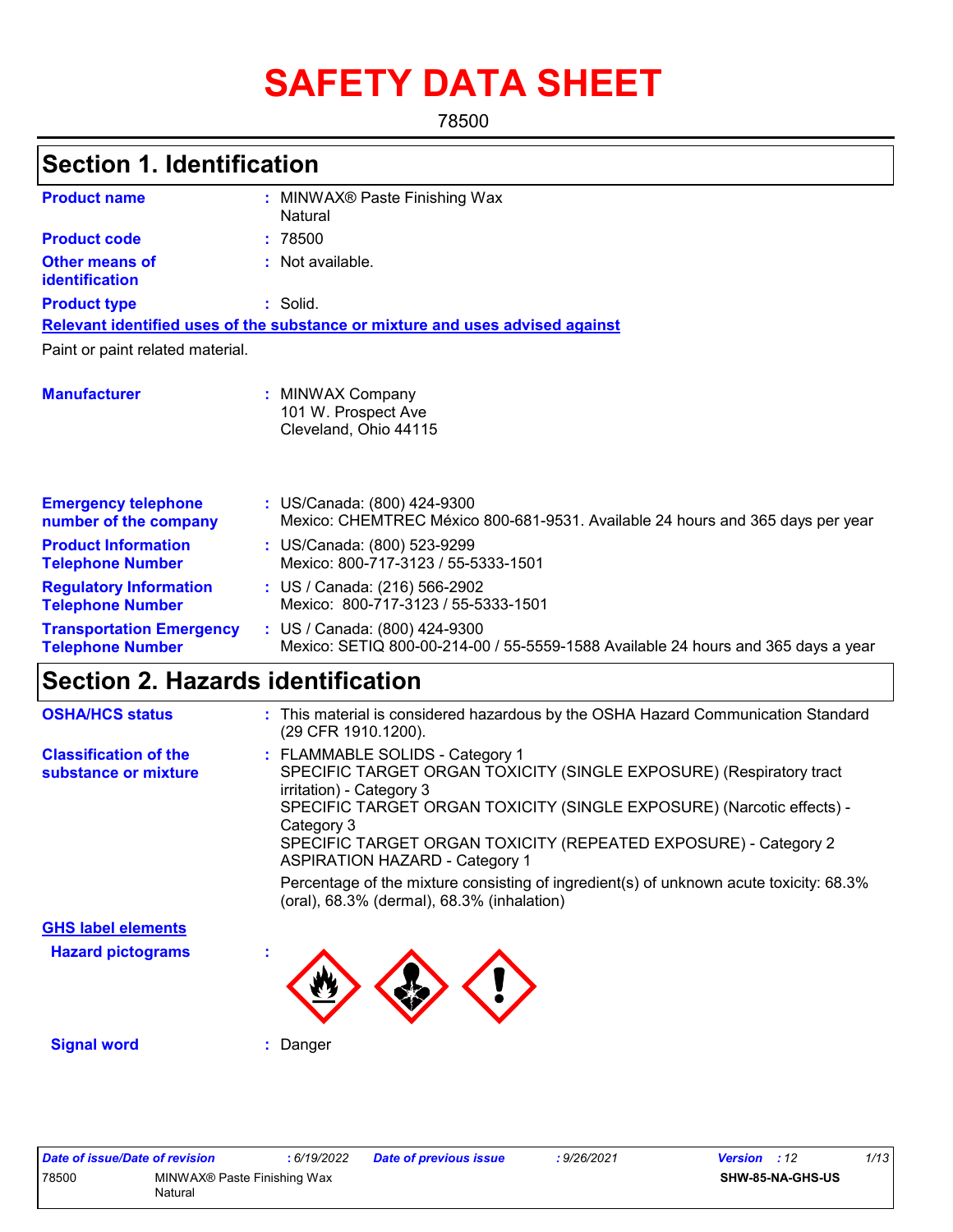# **Section 2. Hazards identification**

| <b>Hazard statements</b>                   | : Flammable solid.<br>May be fatal if swallowed and enters airways.<br>May cause respiratory irritation.<br>May cause drowsiness or dizziness.<br>May cause damage to organs through prolonged or repeated exposure.                                                                                                                                                              |
|--------------------------------------------|-----------------------------------------------------------------------------------------------------------------------------------------------------------------------------------------------------------------------------------------------------------------------------------------------------------------------------------------------------------------------------------|
| <b>Precautionary statements</b>            |                                                                                                                                                                                                                                                                                                                                                                                   |
| <b>General</b>                             | : Read label before use. Keep out of reach of children. If medical advice is needed,<br>have product container or label at hand.                                                                                                                                                                                                                                                  |
| <b>Prevention</b>                          | : Wear protective gloves, protective clothing and eye or face protection. Keep away from<br>heat, hot surfaces, sparks, open flames and other ignition sources. No smoking. Use<br>only outdoors or in a well-ventilated area. Do not breathe dust.                                                                                                                               |
| <b>Response</b>                            | : IF INHALED: Remove person to fresh air and keep comfortable for breathing. Call a<br>POISON CENTER or doctor if you feel unwell. IF SWALLOWED: Immediately call a<br>POISON CENTER or doctor. Do NOT induce vomiting.                                                                                                                                                           |
| <b>Storage</b>                             | : Store locked up. Store in a well-ventilated place. Keep container tightly closed.                                                                                                                                                                                                                                                                                               |
| <b>Disposal</b>                            | : Dispose of contents and container in accordance with all local, regional, national and<br>international regulations.                                                                                                                                                                                                                                                            |
| <b>Supplemental label</b><br>elements      | DELAYED EFFECTS FROM LONG TERM OVEREXPOSURE. Contains solvents which<br>can cause permanent brain and nervous system damage. Intentional misuse by<br>deliberately concentrating and inhaling the contents can be harmful or fatal. WARNING:<br>This product contains chemicals known to the State of California to cause cancer and<br>birth defects or other reproductive harm. |
|                                            | Please refer to the SDS for additional information. Keep out of reach of children. Do not<br>transfer contents to other containers for storage.                                                                                                                                                                                                                                   |
| <b>Hazards not otherwise</b><br>classified | : None known.                                                                                                                                                                                                                                                                                                                                                                     |

### **Section 3. Composition/information on ingredients**

| Substance/mixture     | : Mixture                   |
|-----------------------|-----------------------------|
| <b>Other means of</b> | $\therefore$ Not available. |
| <i>identification</i> |                             |

#### **CAS number/other identifiers**

| <b>Ingredient name</b>      | % by weight | <b>CAS number</b> |
|-----------------------------|-------------|-------------------|
| Light Aliphatic Hydrocarbon | I≥50 - ≤75  | 64742-47-8        |
| Paraffin Wax                | 1≥10 - ≤25  | l 8002-74-2       |

Any concentration shown as a range is to protect confidentiality or is due to batch variation.

**There are no additional ingredients present which, within the current knowledge of the supplier and in the concentrations applicable, are classified and hence require reporting in this section.**

**Occupational exposure limits, if available, are listed in Section 8.**

### **Section 4. First aid measures**

#### **Description of necessary first aid measures**

**Eye contact :**

: Immediately flush eyes with plenty of water, occasionally lifting the upper and lower eyelids. Check for and remove any contact lenses. Continue to rinse for at least 10 minutes. Get medical attention following exposure or if feeling unwell.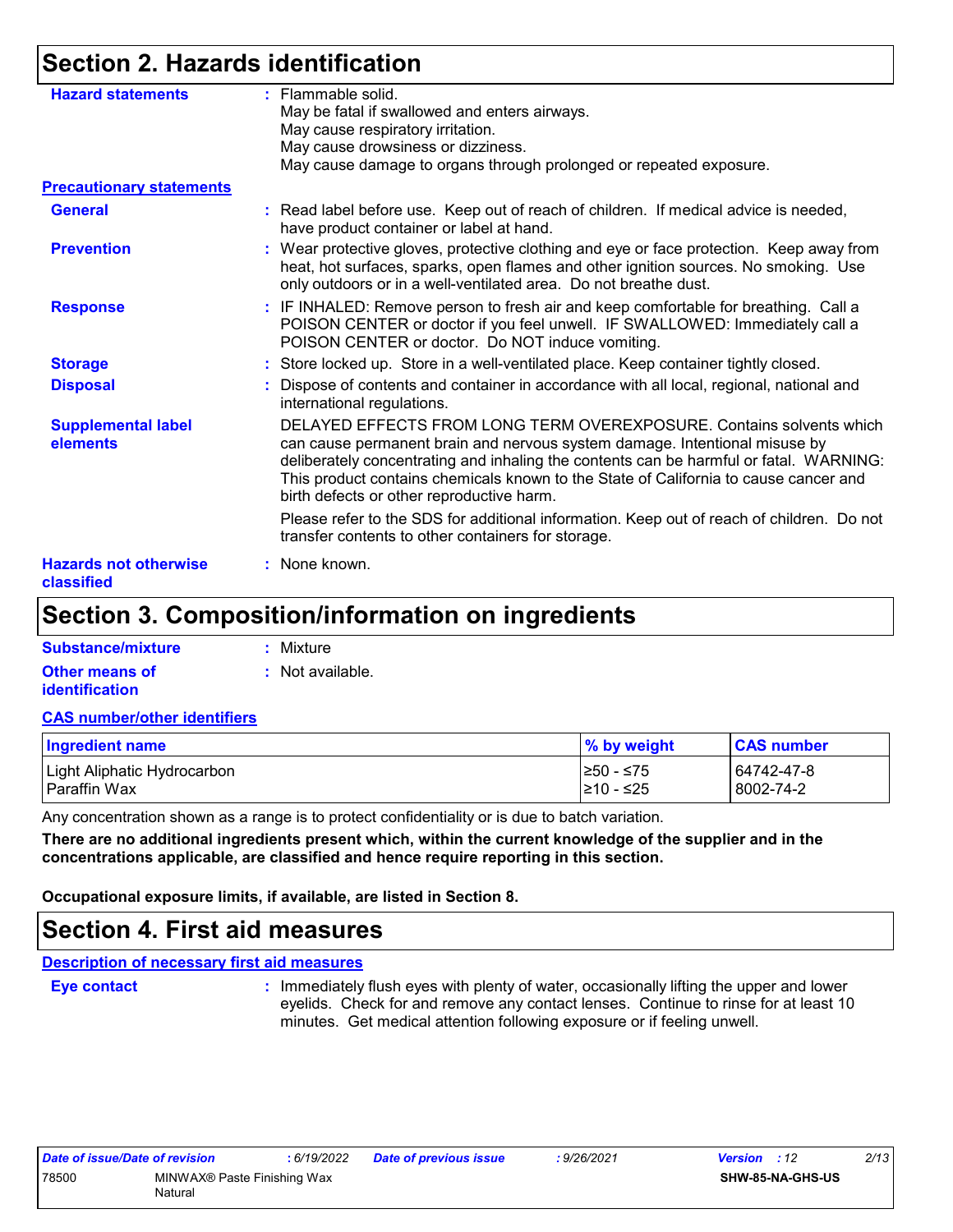# **Section 4. First aid measures**

| <b>Inhalation</b>   | : Remove victim to fresh air and keep at rest in a position comfortable for breathing. If it<br>is suspected that fumes are still present, the rescuer should wear an appropriate mask<br>or self-contained breathing apparatus. If not breathing, if breathing is irregular or if<br>respiratory arrest occurs, provide artificial respiration or oxygen by trained personnel. It<br>may be dangerous to the person providing aid to give mouth-to-mouth resuscitation.<br>Get medical attention. If necessary, call a poison center or physician. If unconscious,<br>place in recovery position and get medical attention immediately. Maintain an open<br>airway. Loosen tight clothing such as a collar, tie, belt or waistband.                    |
|---------------------|---------------------------------------------------------------------------------------------------------------------------------------------------------------------------------------------------------------------------------------------------------------------------------------------------------------------------------------------------------------------------------------------------------------------------------------------------------------------------------------------------------------------------------------------------------------------------------------------------------------------------------------------------------------------------------------------------------------------------------------------------------|
| <b>Skin contact</b> | : Flush contaminated skin with plenty of water. Remove contaminated clothing and<br>shoes. Continue to rinse for at least 10 minutes. Get medical attention following<br>exposure or if feeling unwell. Wash clothing before reuse. Clean shoes thoroughly<br>before reuse.                                                                                                                                                                                                                                                                                                                                                                                                                                                                             |
| <b>Ingestion</b>    | : Get medical attention immediately. Call a poison center or physician. Wash out mouth<br>with water. Remove dentures if any. If material has been swallowed and the exposed<br>person is conscious, give small quantities of water to drink. Stop if the exposed person<br>feels sick as vomiting may be dangerous. Aspiration hazard if swallowed. Can enter<br>lungs and cause damage. Do not induce vomiting. If vomiting occurs, the head should<br>be kept low so that vomit does not enter the lungs. Never give anything by mouth to an<br>unconscious person. If unconscious, place in recovery position and get medical<br>attention immediately. Maintain an open airway. Loosen tight clothing such as a collar,<br>tie, belt or waistband. |

| <b>Most important symptoms/effects, acute and delayed</b> |                                                                                                                                                                                                                                                                                                                         |
|-----------------------------------------------------------|-------------------------------------------------------------------------------------------------------------------------------------------------------------------------------------------------------------------------------------------------------------------------------------------------------------------------|
| <b>Potential acute health effects</b>                     |                                                                                                                                                                                                                                                                                                                         |
| <b>Eye contact</b>                                        | : No known significant effects or critical hazards.                                                                                                                                                                                                                                                                     |
| <b>Inhalation</b>                                         | : Can cause central nervous system (CNS) depression. May cause drowsiness or<br>dizziness. May cause respiratory irritation.                                                                                                                                                                                            |
| <b>Skin contact</b>                                       | : No known significant effects or critical hazards.                                                                                                                                                                                                                                                                     |
| <b>Ingestion</b>                                          | : Can cause central nervous system (CNS) depression. May be fatal if swallowed and<br>enters airways.                                                                                                                                                                                                                   |
| <b>Over-exposure signs/symptoms</b>                       |                                                                                                                                                                                                                                                                                                                         |
| <b>Eye contact</b>                                        | : No specific data.                                                                                                                                                                                                                                                                                                     |
| <b>Inhalation</b>                                         | : Adverse symptoms may include the following:<br>respiratory tract irritation<br>coughing<br>nausea or vomiting<br>headache<br>drowsiness/fatigue<br>dizziness/vertigo<br>unconsciousness                                                                                                                               |
| <b>Skin contact</b>                                       | : No specific data.                                                                                                                                                                                                                                                                                                     |
| <b>Ingestion</b>                                          | : Adverse symptoms may include the following:<br>nausea or vomiting                                                                                                                                                                                                                                                     |
|                                                           | Indication of immediate medical attention and special treatment needed, if necessary                                                                                                                                                                                                                                    |
| <b>Notes to physician</b>                                 | : Treat symptomatically. Contact poison treatment specialist immediately if large<br>quantities have been ingested or inhaled.                                                                                                                                                                                          |
| <b>Specific treatments</b>                                | : No specific treatment.                                                                                                                                                                                                                                                                                                |
| <b>Protection of first-aiders</b>                         | : No action shall be taken involving any personal risk or without suitable training. If it is<br>suspected that fumes are still present, the rescuer should wear an appropriate mask or<br>self-contained breathing apparatus. It may be dangerous to the person providing aid to<br>give mouth-to-mouth resuscitation. |

| Date of issue/Date of revision       |         | : 6/19/2022 | <b>Date of previous issue</b> | : 9/26/2021 | <b>Version</b> : 12     | 3/13 |
|--------------------------------------|---------|-------------|-------------------------------|-------------|-------------------------|------|
| 78500<br>MINWAX® Paste Finishing Wax |         |             |                               |             | <b>SHW-85-NA-GHS-US</b> |      |
|                                      | Natural |             |                               |             |                         |      |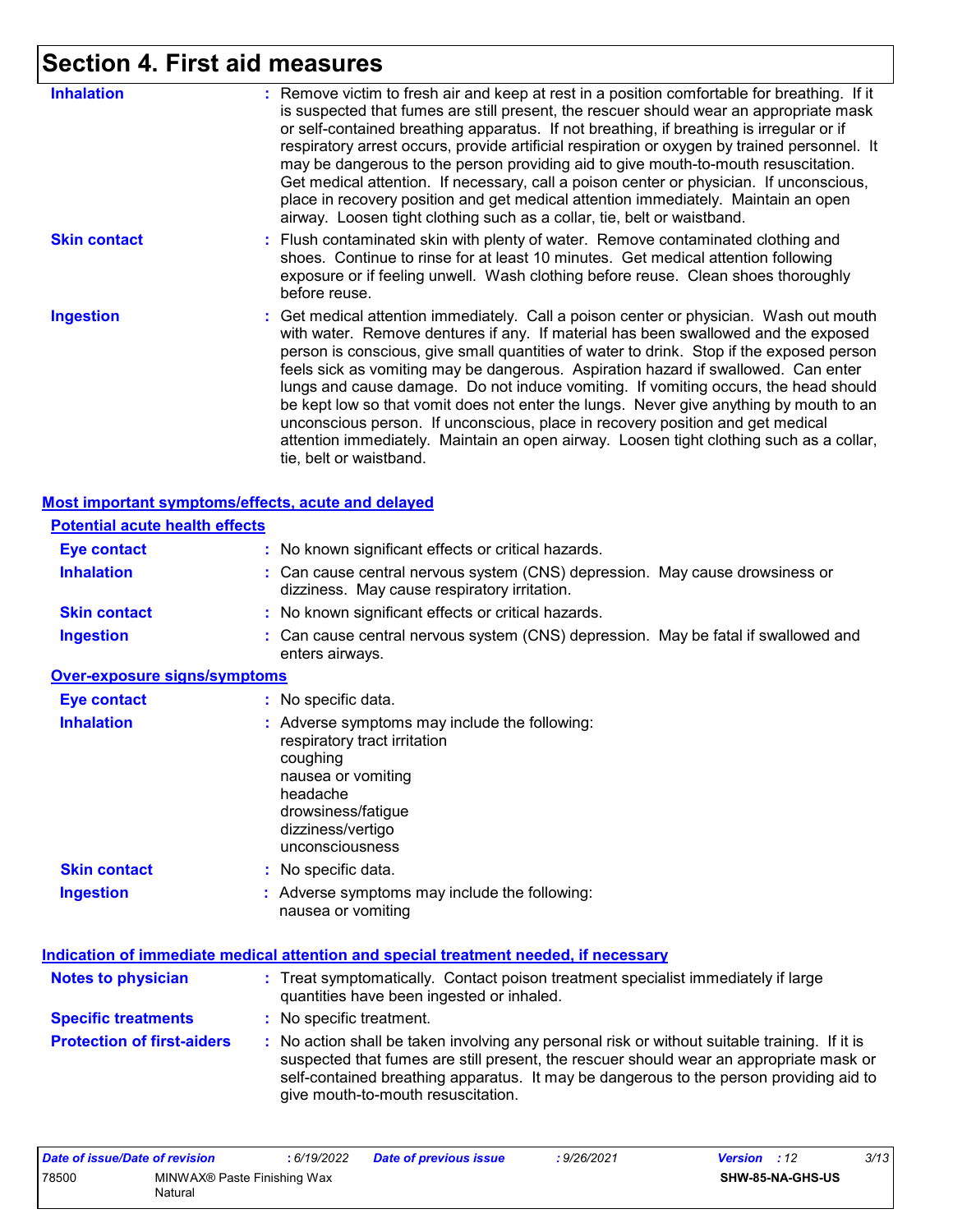## **Section 4. First aid measures**

**See toxicological information (Section 11)**

### **Section 5. Fire-fighting measures**

| <b>Extinguishing media</b>                               |                                                                                                                                                                                                                                                                                                                               |
|----------------------------------------------------------|-------------------------------------------------------------------------------------------------------------------------------------------------------------------------------------------------------------------------------------------------------------------------------------------------------------------------------|
| <b>Suitable extinguishing</b><br>media                   | : Use dry chemical, $CO2$ , water spray (fog) or foam.                                                                                                                                                                                                                                                                        |
| <b>Unsuitable extinguishing</b><br>media                 | : Do not use water jet.                                                                                                                                                                                                                                                                                                       |
| <b>Specific hazards arising</b><br>from the chemical     | $:$ Flammable solid.                                                                                                                                                                                                                                                                                                          |
| <b>Hazardous thermal</b><br>decomposition products       | Decomposition products may include the following materials:<br>carbon dioxide<br>carbon monoxide                                                                                                                                                                                                                              |
| <b>Special protective actions</b><br>for fire-fighters   | : Promptly isolate the scene by removing all persons from the vicinity of the incident if<br>there is a fire. No action shall be taken involving any personal risk or without suitable<br>training. Move containers from fire area if this can be done without risk. Use water<br>spray to keep fire-exposed containers cool. |
| <b>Special protective</b><br>equipment for fire-fighters | Fire-fighters should wear appropriate protective equipment and self-contained breathing<br>apparatus (SCBA) with a full face-piece operated in positive pressure mode.                                                                                                                                                        |
|                                                          |                                                                                                                                                                                                                                                                                                                               |

## **Section 6. Accidental release measures**

**Personal precautions, protective equipment and emergency procedures**

| For non-emergency<br>personnel   | : No action shall be taken involving any personal risk or without suitable training.<br>Evacuate surrounding areas. Keep unnecessary and unprotected personnel from<br>entering. Do not touch or walk through spilled material. Shut off all ignition sources.<br>No flares, smoking or flames in hazard area. Provide adequate ventilation. Wear<br>appropriate respirator when ventilation is inadequate. Put on appropriate personal<br>protective equipment. |
|----------------------------------|------------------------------------------------------------------------------------------------------------------------------------------------------------------------------------------------------------------------------------------------------------------------------------------------------------------------------------------------------------------------------------------------------------------------------------------------------------------|
| For emergency responders         | If specialized clothing is required to deal with the spillage, take note of any information in<br>Section 8 on suitable and unsuitable materials. See also the information in "For non-<br>emergency personnel".                                                                                                                                                                                                                                                 |
| <b>Environmental precautions</b> | Avoid dispersal of spilled material and runoff and contact with soil waterways drains                                                                                                                                                                                                                                                                                                                                                                            |

**Environmental precautions : Avo :** Avoid dispersal of spilled material and runoff and contact with soil, waterways, drains and sewers. Inform the relevant authorities if the product has caused environmental pollution (sewers, waterways, soil or air).

Move containers from spill area. Use spark-proof tools and explosion-proof equipment. Avoid dust generation. Do not dry sweep. Vacuum dust with equipment fitted with a HEPA filter and place in a closed, labeled waste container. Place spilled material in a designated, labeled waste container. Dispose of via a licensed waste disposal contractor. **Small spill : Methods and materials for containment and cleaning up**

Move containers from spill area. Use spark-proof tools and explosion-proof equipment. Approach release from upwind. Prevent entry into sewers, water courses, basements or confined areas. Avoid dust generation. Do not dry sweep. Vacuum dust with equipment fitted with a HEPA filter and place in a closed, labeled waste container. Dispose of via a licensed waste disposal contractor. Note: see Section 1 for emergency contact information and Section 13 for waste disposal. **Large spill :**

| Date of issue/Date of revision |                             | : 6/19/2022 | <b>Date of previous issue</b> | : 9/26/2021 | <b>Version</b> : 12 |                         | 4/13 |
|--------------------------------|-----------------------------|-------------|-------------------------------|-------------|---------------------|-------------------------|------|
| 78500                          | MINWAX® Paste Finishing Wax |             |                               |             |                     | <b>SHW-85-NA-GHS-US</b> |      |
|                                | Natural                     |             |                               |             |                     |                         |      |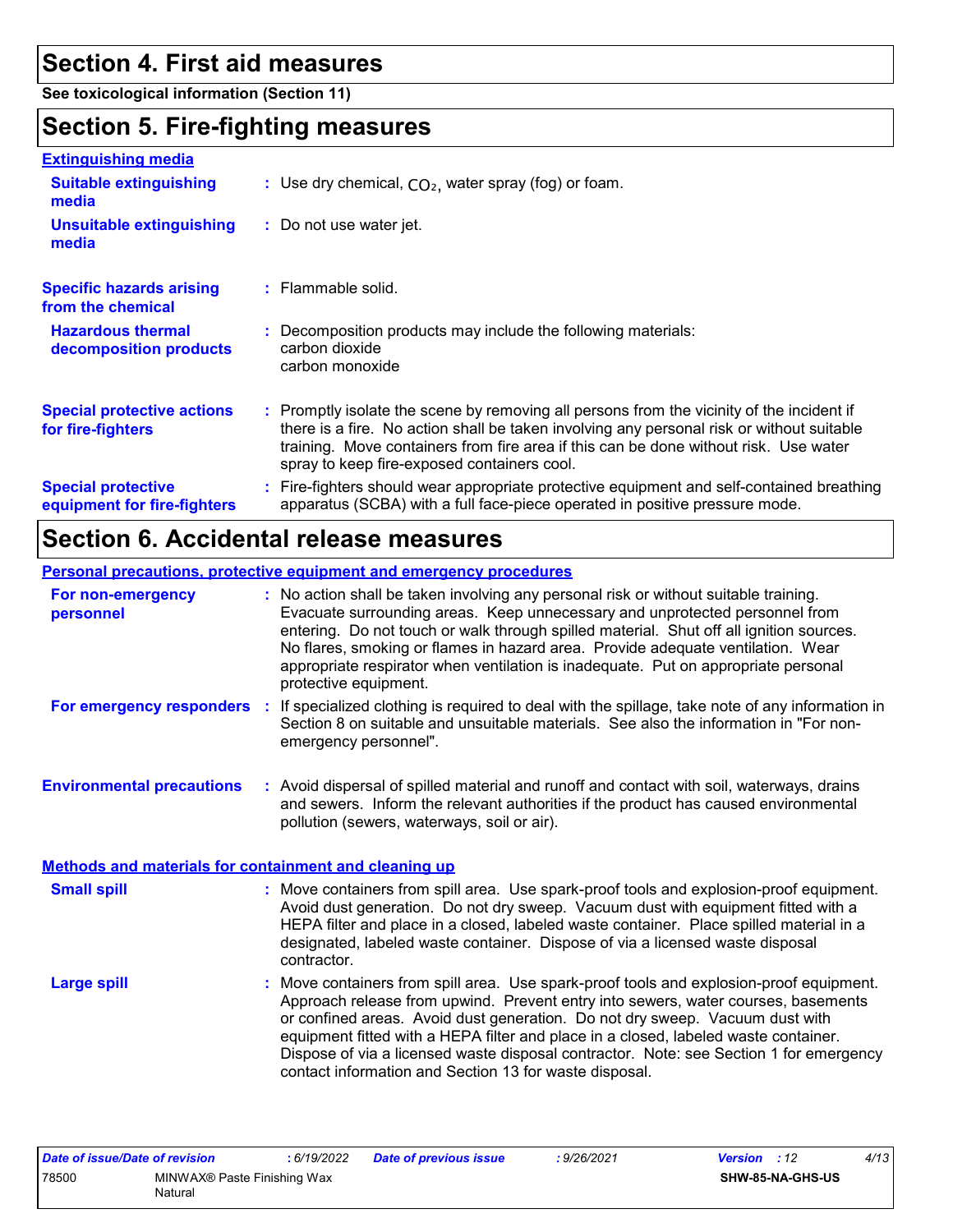# **Section 7. Handling and storage**

| <b>Precautions for safe handling</b>                                             |  |                                                                                                                                                                                                                                                                                                                                                                                                                                                                                                                                                                                                                                                                                                                    |
|----------------------------------------------------------------------------------|--|--------------------------------------------------------------------------------------------------------------------------------------------------------------------------------------------------------------------------------------------------------------------------------------------------------------------------------------------------------------------------------------------------------------------------------------------------------------------------------------------------------------------------------------------------------------------------------------------------------------------------------------------------------------------------------------------------------------------|
| <b>Protective measures</b>                                                       |  | : Put on appropriate personal protective equipment (see Section 8). Do not swallow.<br>Avoid contact with eyes, skin and clothing. Use only with adequate ventilation. Wear<br>appropriate respirator when ventilation is inadequate. Do not enter storage areas and<br>confined spaces unless adequately ventilated. Keep in the original container or an<br>approved alternative made from a compatible material, kept tightly closed when not in<br>use. Store and use away from heat, sparks, open flame or any other ignition source.<br>Use only non-sparking tools. Empty containers retain product residue and can be<br>hazardous. Do not reuse container.                                                |
| <b>Advice on general</b><br>occupational hygiene                                 |  | : Eating, drinking and smoking should be prohibited in areas where this material is<br>handled, stored and processed. Workers should wash hands and face before eating,<br>drinking and smoking. Remove contaminated clothing and protective equipment before<br>entering eating areas. See also Section 8 for additional information on hygiene<br>measures.                                                                                                                                                                                                                                                                                                                                                      |
| <b>Conditions for safe storage,</b><br>including any<br><i>incompatibilities</i> |  | : Store in accordance with local regulations. Store in a segregated and approved area.<br>Store in original container protected from direct sunlight in a dry, cool and well-ventilated<br>area, away from incompatible materials (see Section 10) and food and drink. Store<br>locked up. Eliminate all ignition sources. Separate from oxidizing materials. Keep<br>container tightly closed and sealed until ready for use. Containers that have been<br>opened must be carefully resealed and kept upright to prevent leakage. Do not store in<br>unlabeled containers. Use appropriate containment to avoid environmental<br>contamination. See Section 10 for incompatible materials before handling or use. |

# **Section 8. Exposure controls/personal protection**

#### **Control parameters**

#### **Occupational exposure limits (OSHA United States)**

| <b>Ingredient name</b>      | CAS#       | <b>Exposure limits</b>                                                                                                                                                     |
|-----------------------------|------------|----------------------------------------------------------------------------------------------------------------------------------------------------------------------------|
| Light Aliphatic Hydrocarbon | 64742-47-8 | ACGIH TLV (United States, 1/2021).<br>Absorbed through skin.<br>TWA: 200 mg/m <sup>3</sup> , (as total hydrocarbon<br>vapor) 8 hours.                                      |
| Paraffin Wax                | 8002-74-2  | ACGIH TLV (United States, 1/2021).<br>TWA: 2 mg/m <sup>3</sup> 8 hours. Form: Fume<br>NIOSH REL (United States, 10/2020).<br>TWA: 2 mg/m <sup>3</sup> 10 hours. Form: Fume |

#### **Occupational exposure limits (Canada)**

| <b>Ingredient name</b>                            | CAS#       | <b>Exposure limits</b>                                                                                                                                                                                                                                                                                                                                                                                                                                          |  |  |
|---------------------------------------------------|------------|-----------------------------------------------------------------------------------------------------------------------------------------------------------------------------------------------------------------------------------------------------------------------------------------------------------------------------------------------------------------------------------------------------------------------------------------------------------------|--|--|
| Petroleum refining, hydrotreated light distillate | 64742-47-8 | <b>CA British Columbia Provincial (Canada,</b><br>6/2021). Absorbed through skin.<br>TWA: 200 mg/m <sup>3</sup> , (as total hydrocarbon<br>vapour) 8 hours.<br>CA Alberta Provincial (Canada, 6/2018).<br>Absorbed through skin.<br>8 hrs OEL: 200 mg/m <sup>3</sup> , (as total hydrocarbon<br>vapour) 8 hours.<br>CA Ontario Provincial (Canada, 6/2019).<br>Absorbed through skin.<br>TWA: 200 mg/m <sup>3</sup> , (as total hydrocarbon<br>vapour) 8 hours. |  |  |

**Occupational exposure limits (Mexico)**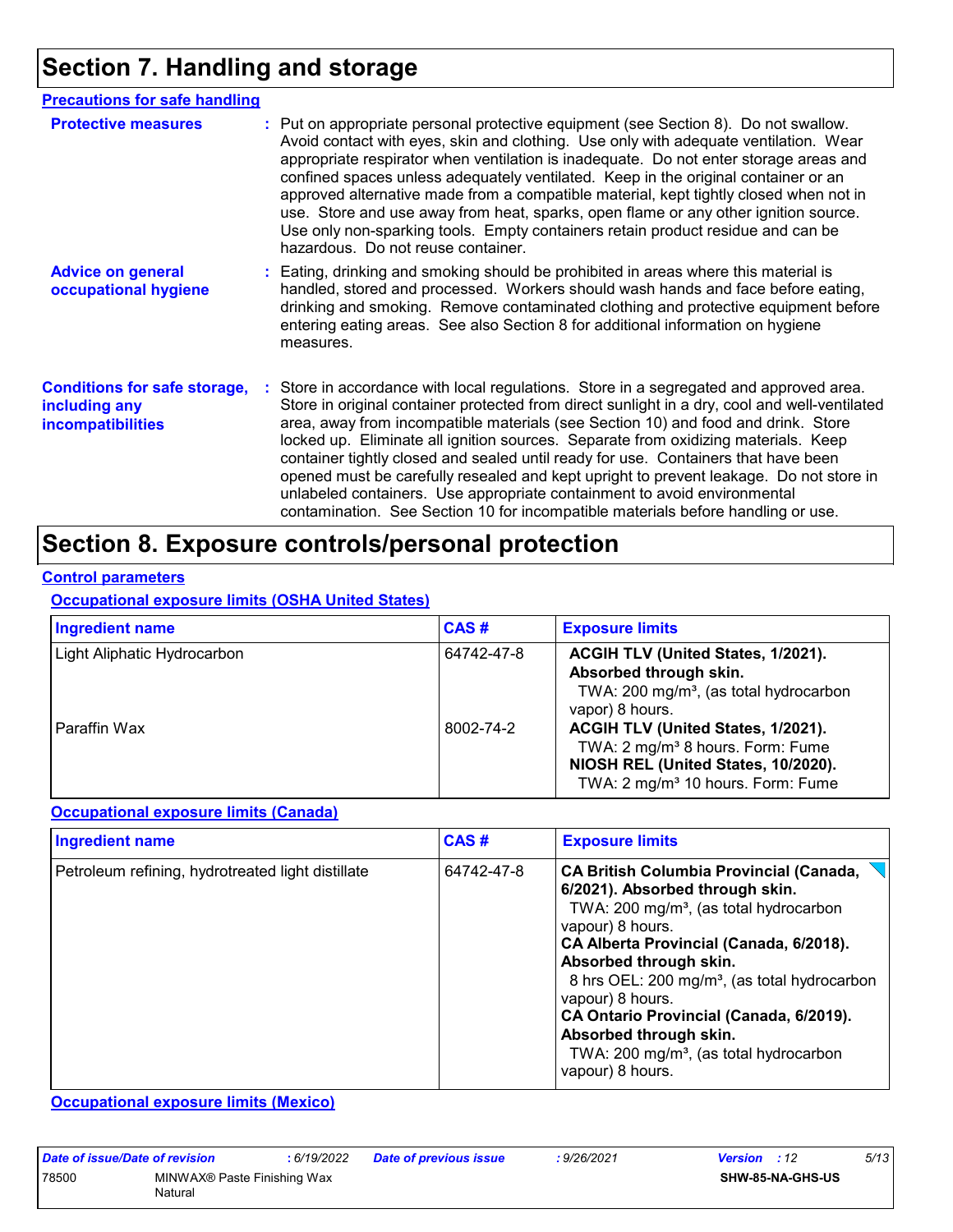# **Section 8. Exposure controls/personal protection**

|                             | CAS#       | <b>Exposure limits</b>                                                                                                                       |
|-----------------------------|------------|----------------------------------------------------------------------------------------------------------------------------------------------|
| Light Aliphatic Hydrocarbon | 64742-47-8 | <b>ACGIH TLV (United States, 1/2021).</b><br>Absorbed through skin.<br>TWA: 200 mg/m <sup>3</sup> , (as total hydrocarbon<br>vapor) 8 hours. |

| <b>Appropriate engineering</b><br>controls<br><b>Environmental exposure</b><br>controls | : Use only with adequate ventilation. Use process enclosures, local exhaust ventilation or<br>other engineering controls to keep worker exposure to airborne contaminants below any<br>recommended or statutory limits. The engineering controls also need to keep gas,<br>vapor or dust concentrations below any lower explosive limits. Use explosion-proof<br>ventilation equipment.<br>Emissions from ventilation or work process equipment should be checked to ensure<br>they comply with the requirements of environmental protection legislation. In some<br>cases, fume scrubbers, filters or engineering modifications to the process equipment<br>will be necessary to reduce emissions to acceptable levels. |
|-----------------------------------------------------------------------------------------|--------------------------------------------------------------------------------------------------------------------------------------------------------------------------------------------------------------------------------------------------------------------------------------------------------------------------------------------------------------------------------------------------------------------------------------------------------------------------------------------------------------------------------------------------------------------------------------------------------------------------------------------------------------------------------------------------------------------------|
| <b>Individual protection measures</b>                                                   |                                                                                                                                                                                                                                                                                                                                                                                                                                                                                                                                                                                                                                                                                                                          |
| <b>Hygiene measures</b>                                                                 | : Wash hands, forearms and face thoroughly after handling chemical products, before<br>eating, smoking and using the lavatory and at the end of the working period.<br>Appropriate techniques should be used to remove potentially contaminated clothing.<br>Wash contaminated clothing before reusing. Ensure that eyewash stations and safety<br>showers are close to the workstation location.                                                                                                                                                                                                                                                                                                                        |
| <b>Eye/face protection</b>                                                              | Safety eyewear complying with an approved standard should be used when a risk<br>assessment indicates this is necessary to avoid exposure to liquid splashes, mists,<br>gases or dusts. If contact is possible, the following protection should be worn, unless<br>the assessment indicates a higher degree of protection: safety glasses with side-<br>shields.                                                                                                                                                                                                                                                                                                                                                         |
| <b>Skin protection</b>                                                                  |                                                                                                                                                                                                                                                                                                                                                                                                                                                                                                                                                                                                                                                                                                                          |
| <b>Hand protection</b>                                                                  | : Chemical-resistant, impervious gloves complying with an approved standard should be<br>worn at all times when handling chemical products if a risk assessment indicates this is<br>necessary. Considering the parameters specified by the glove manufacturer, check<br>during use that the gloves are still retaining their protective properties. It should be<br>noted that the time to breakthrough for any glove material may be different for different<br>glove manufacturers. In the case of mixtures, consisting of several substances, the<br>protection time of the gloves cannot be accurately estimated.                                                                                                   |
| <b>Body protection</b>                                                                  | : Personal protective equipment for the body should be selected based on the task being<br>performed and the risks involved and should be approved by a specialist before<br>handling this product. When there is a risk of ignition from static electricity, wear anti-<br>static protective clothing. For the greatest protection from static discharges, clothing<br>should include anti-static overalls, boots and gloves.                                                                                                                                                                                                                                                                                           |
| <b>Other skin protection</b>                                                            | : Appropriate footwear and any additional skin protection measures should be selected<br>based on the task being performed and the risks involved and should be approved by a<br>specialist before handling this product.                                                                                                                                                                                                                                                                                                                                                                                                                                                                                                |
| <b>Respiratory protection</b>                                                           | : Based on the hazard and potential for exposure, select a respirator that meets the<br>appropriate standard or certification. Respirators must be used according to a<br>respiratory protection program to ensure proper fitting, training, and other important<br>aspects of use.                                                                                                                                                                                                                                                                                                                                                                                                                                      |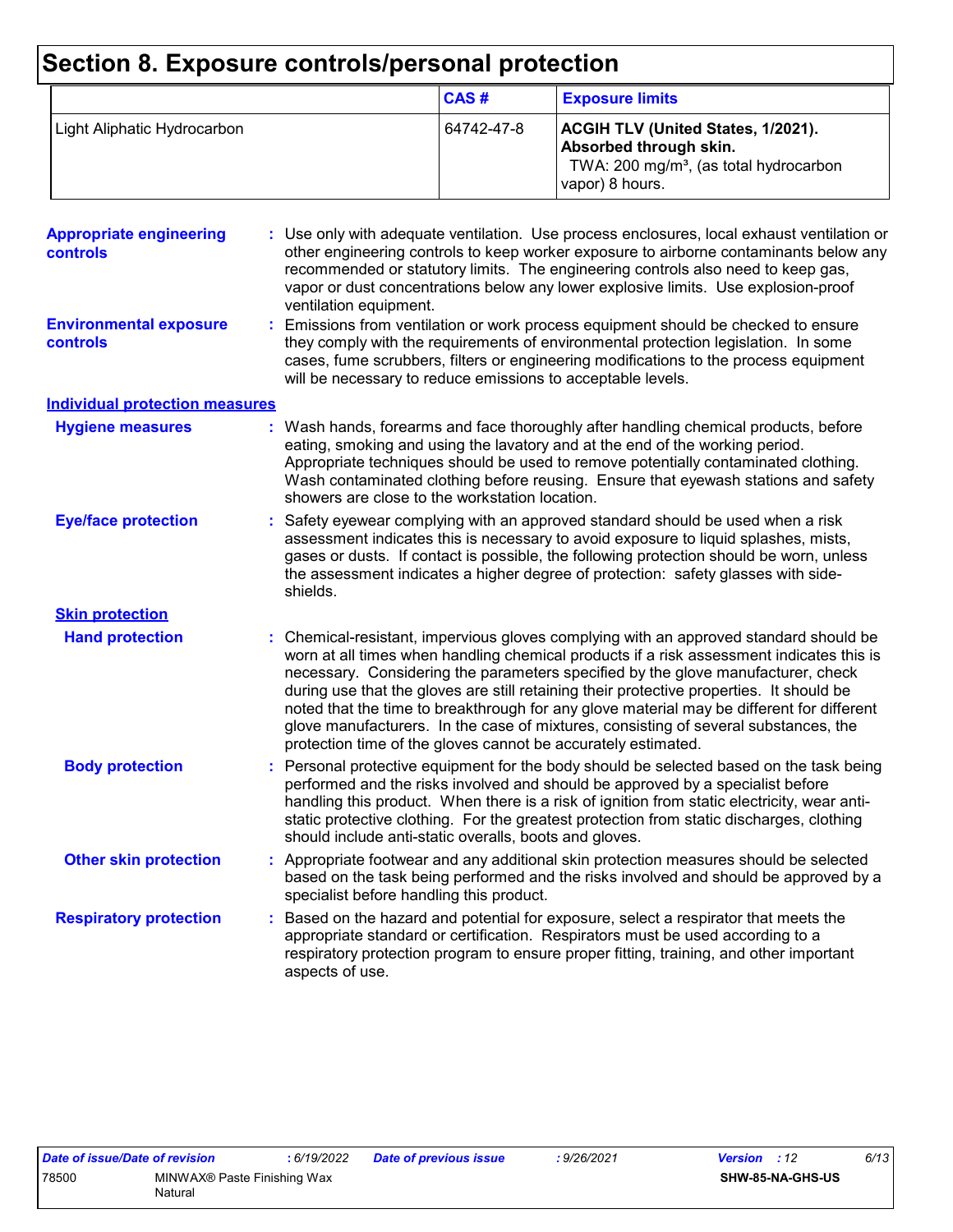# **Section 9. Physical and chemical properties**

The conditions of measurement of all properties are at standard temperature and pressure unless otherwise indicated.

| <b>Appearance</b>                                                 |   |                                                                |
|-------------------------------------------------------------------|---|----------------------------------------------------------------|
| <b>Physical state</b>                                             |   | : Solid.                                                       |
| <b>Color</b>                                                      |   | Not available.                                                 |
| Odor                                                              |   | Not available.                                                 |
| <b>Odor threshold</b>                                             |   | Not available.                                                 |
| рH                                                                | ÷ | Not applicable.                                                |
| <b>Melting point/freezing point</b>                               |   | : Not available.                                               |
| <b>Boiling point, initial boiling</b><br>point, and boiling range |   | : $148^{\circ}$ C (298.4 $^{\circ}$ F)                         |
| <b>Flash point</b>                                                |   | Closed cup: 42°C (107.6°F) [Tagliabue Closed Cup]              |
| <b>Burning rate</b>                                               |   | 4.4 mm/s (0.17 inch/s)                                         |
| <b>Evaporation rate</b>                                           |   | $0.13$ (butyl acetate = 1)                                     |
| <b>Flammability</b>                                               |   | Not available.                                                 |
| Lower and upper explosion<br>limit/flammability limit             |   | $:$ Lower: 1%<br>Upper: 6%                                     |
| <b>Vapor pressure</b>                                             |   | $: 0.17$ kPa (1.27 mm Hg)                                      |
| <b>Relative vapor density</b>                                     |   | : $5$ [Air = 1]                                                |
| <b>Relative density</b>                                           |   | 0.81                                                           |
| <b>Solubility</b>                                                 |   | Not available.                                                 |
| <b>Partition coefficient: n-</b><br>octanol/water                 |   | : Not applicable.                                              |
| <b>Auto-ignition temperature</b>                                  |   | : Not applicable.                                              |
| <b>Decomposition temperature</b>                                  |   | : Not available.                                               |
| <b>Viscosity</b>                                                  |   | Kinematic (40°C (104°F)): <20.5 mm <sup>2</sup> /s (<20.5 cSt) |
| <b>Molecular weight</b>                                           | ÷ | Not applicable.                                                |
| <b>Aerosol product</b>                                            |   |                                                                |
| <b>Heat of combustion</b>                                         |   | : 39.371 kJ/g                                                  |

# **Section 10. Stability and reactivity**

| <b>Reactivity</b>                            | : No specific test data related to reactivity available for this product or its ingredients.              |
|----------------------------------------------|-----------------------------------------------------------------------------------------------------------|
| <b>Chemical stability</b>                    | : The product is stable.                                                                                  |
| <b>Possibility of hazardous</b><br>reactions | : Under normal conditions of storage and use, hazardous reactions will not occur.                         |
| <b>Conditions to avoid</b>                   | : Avoid all possible sources of ignition (spark or flame).                                                |
| <b>Incompatible materials</b>                | : Reactive or incompatible with the following materials:<br>oxidizing materials                           |
| <b>Hazardous decomposition</b><br>products   | : Under normal conditions of storage and use, hazardous decomposition products should<br>not be produced. |

| Date of issue/Date of revision |                                        | : 6/19/2022 | Date of previous issue | 9/26/2021: | <b>Version</b> : 12     | 7/13 |
|--------------------------------|----------------------------------------|-------------|------------------------|------------|-------------------------|------|
| 78500                          | MINWAX® Paste Finishing Wax<br>Natural |             |                        |            | <b>SHW-85-NA-GHS-US</b> |      |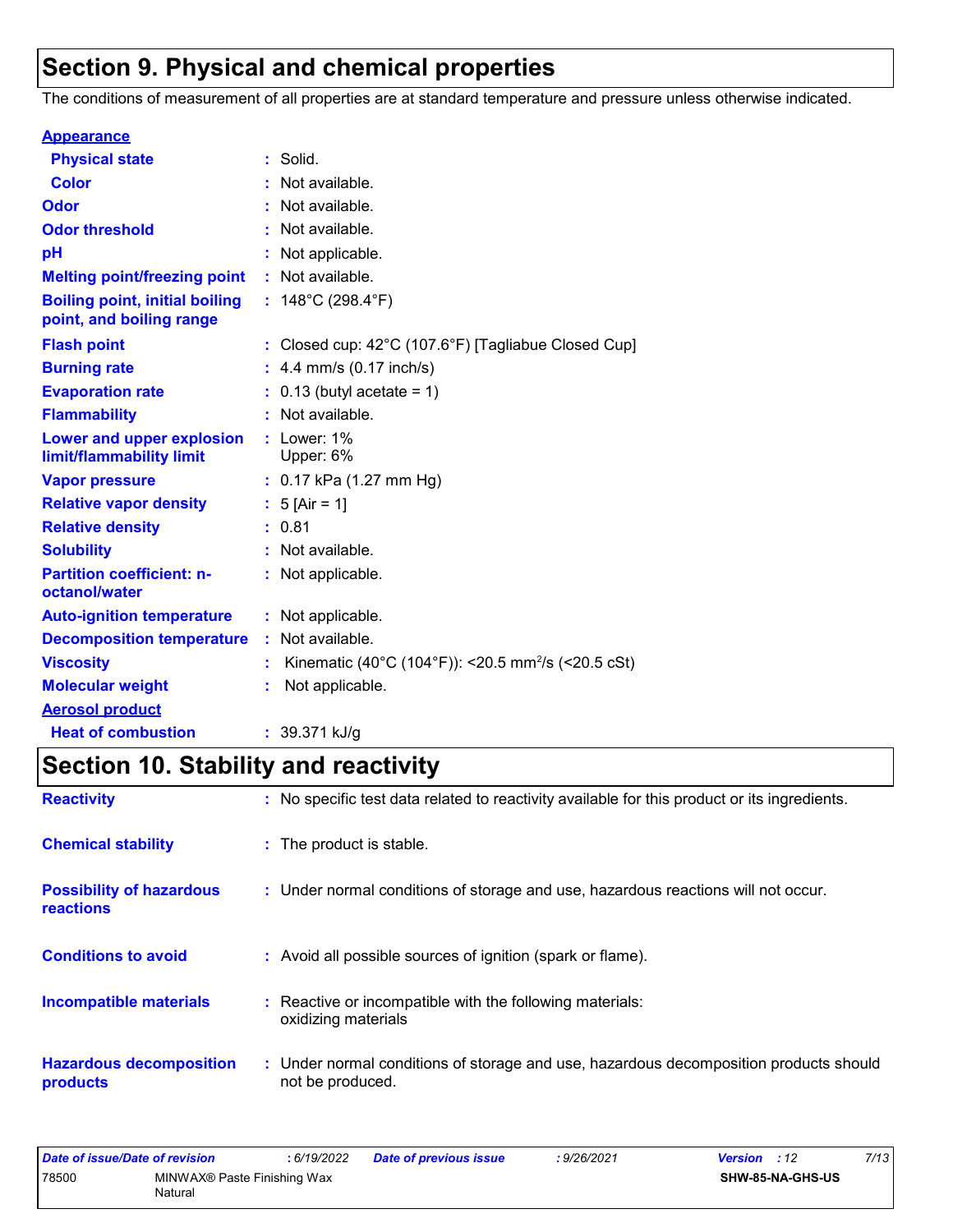# **Section 11. Toxicological information**

#### **Information on toxicological effects**

#### **Acute toxicity**

Not available.

#### **Irritation/Corrosion**

| <b>Product/ingredient name</b> | <b>Result</b>            | <b>Species</b> | <b>Score</b> | <b>Exposure</b>     | <b>Observation</b> |
|--------------------------------|--------------------------|----------------|--------------|---------------------|--------------------|
| Paraffin Wax                   | Eyes - Mild irritant     | Rabbit         |              | 50%                 |                    |
|                                | Eyes - Mild irritant     | Rabbit         |              | <b>24 hours 100</b> | ٠                  |
|                                | ISkin - Mild irritant    | Rabbit         |              | mg<br>24 hours 500  |                    |
|                                | Skin - Moderate irritant | Rabbit         |              | mg<br>500 mg        | -                  |

#### **Sensitization**

Not available.

#### **Mutagenicity**

Not available.

#### **Carcinogenicity**

Not available.

#### **Reproductive toxicity**

Not available.

#### **Teratogenicity**

Not available.

#### **Specific target organ toxicity (single exposure)**

| <b>Name</b>                 | <b>Category</b> | <b>Route of</b><br>exposure | <b>Target organs</b>                     |
|-----------------------------|-----------------|-----------------------------|------------------------------------------|
| Light Aliphatic Hydrocarbon | Category 3      |                             | Respiratory tract<br><b>l</b> irritation |
|                             | Category 3      |                             | Narcotic effects                         |

#### **Specific target organ toxicity (repeated exposure)**

| <b>Name</b>                 | <b>Category</b> | <b>Route of</b><br><b>Lexposure</b> | <b>Target organs</b> |
|-----------------------------|-----------------|-------------------------------------|----------------------|
| Light Aliphatic Hydrocarbon | Category 2      |                                     |                      |

#### **Aspiration hazard**

| <b>Name</b>                 | <b>Result</b>                         |
|-----------------------------|---------------------------------------|
| Light Aliphatic Hydrocarbon | <b>ASPIRATION HAZARD - Category 1</b> |

#### **Information on the likely routes of exposure :** Not available.

| <b>Potential acute health effects</b> |                                                                                                                              |  |
|---------------------------------------|------------------------------------------------------------------------------------------------------------------------------|--|
| <b>Eye contact</b>                    | : No known significant effects or critical hazards.                                                                          |  |
| <b>Inhalation</b>                     | : Can cause central nervous system (CNS) depression. May cause drowsiness or<br>dizziness. May cause respiratory irritation. |  |
| <b>Skin contact</b>                   | : No known significant effects or critical hazards.                                                                          |  |
| <b>Ingestion</b>                      | : Can cause central nervous system (CNS) depression. May be fatal if swallowed and<br>enters airways.                        |  |
| lato of iccup/Dato of rovicion.       | 9/1<br>.6/10/2022<br>.0/26/2021<br>V<br>Data of province issue                                                               |  |

| Date of issue/Date of revision |                                        | :6/19/2022 | <b>Date of previous issue</b> | : 9/26/2021 | <b>Version</b> : 12 |                         | 8/13 |
|--------------------------------|----------------------------------------|------------|-------------------------------|-------------|---------------------|-------------------------|------|
| 78500                          | MINWAX® Paste Finishing Wax<br>Natural |            |                               |             |                     | <b>SHW-85-NA-GHS-US</b> |      |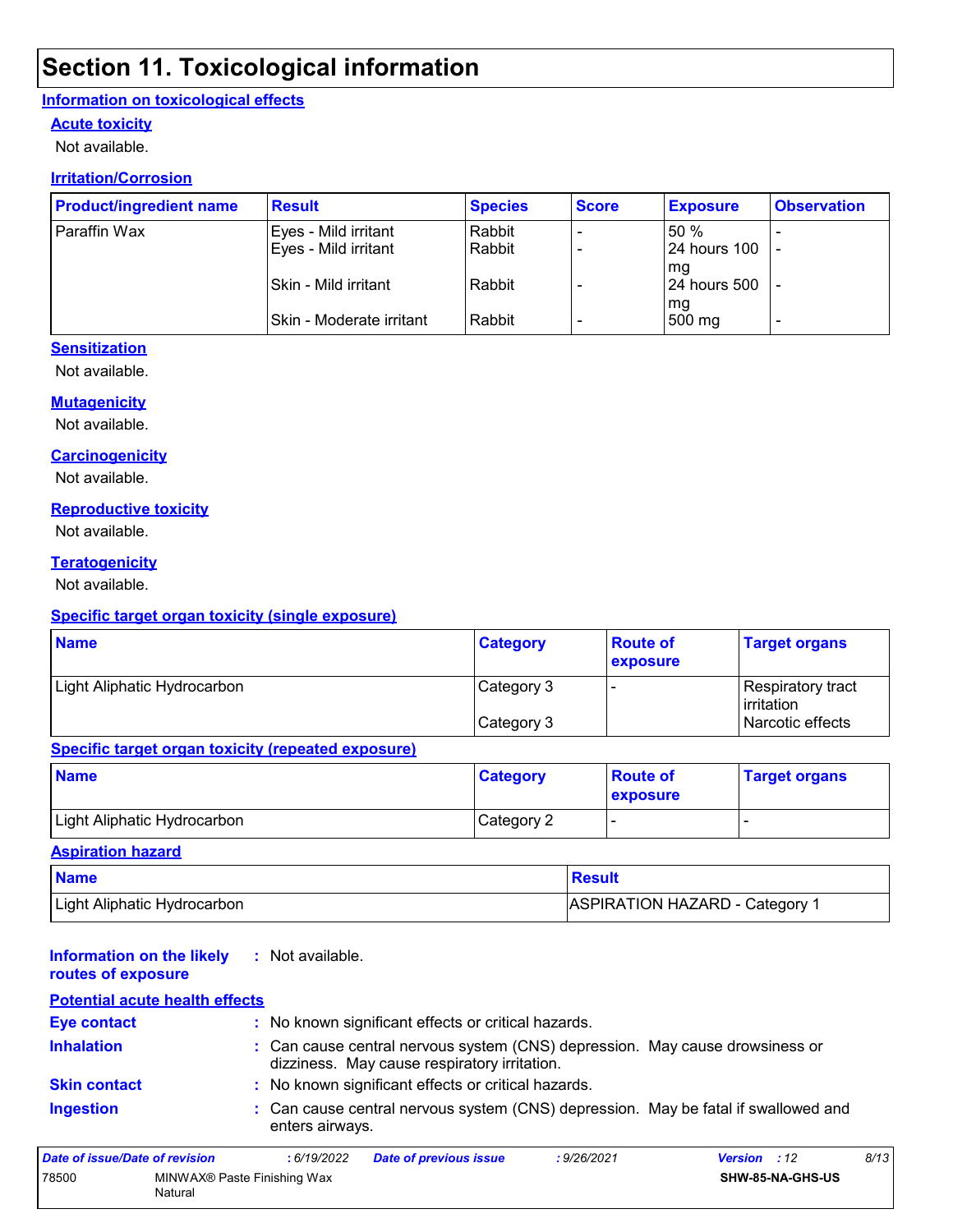# **Section 11. Toxicological information**

|                     | <b>Symptoms related to the physical, chemical and toxicological characteristics</b>                                                                                                       |
|---------------------|-------------------------------------------------------------------------------------------------------------------------------------------------------------------------------------------|
| <b>Eye contact</b>  | : No specific data.                                                                                                                                                                       |
| <b>Inhalation</b>   | : Adverse symptoms may include the following:<br>respiratory tract irritation<br>coughing<br>nausea or vomiting<br>headache<br>drowsiness/fatigue<br>dizziness/vertigo<br>unconsciousness |
| <b>Skin contact</b> | : No specific data.                                                                                                                                                                       |
| Ingestion           | : Adverse symptoms may include the following:<br>nausea or vomiting                                                                                                                       |

|                                                   | Delayed and immediate effects and also chronic effects from short and long term exposure |
|---------------------------------------------------|------------------------------------------------------------------------------------------|
| <b>Short term exposure</b>                        |                                                                                          |
| <b>Potential immediate</b><br><b>effects</b>      | $\therefore$ Not available.                                                              |
| <b>Potential delayed effects</b>                  | : Not available.                                                                         |
| <b>Long term exposure</b>                         |                                                                                          |
| <b>Potential immediate</b><br><b>effects</b>      | : Not available.                                                                         |
| <b>Potential delayed effects : Not available.</b> |                                                                                          |
| <b>Potential chronic health effects</b>           |                                                                                          |
| Not available.                                    |                                                                                          |
| <b>General</b>                                    | : May cause damage to organs through prolonged or repeated exposure.                     |
| <b>Carcinogenicity</b>                            | : No known significant effects or critical hazards.                                      |
| <b>Mutagenicity</b>                               | : No known significant effects or critical hazards.                                      |
| <b>Teratogenicity</b>                             | : No known significant effects or critical hazards.                                      |
| <b>Developmental effects</b>                      | : No known significant effects or critical hazards.                                      |
| <b>Fertility effects</b>                          | : No known significant effects or critical hazards.                                      |

#### **Numerical measures of toxicity** Not available. **Acute toxicity estimates**

# **Section 12. Ecological information**

| <b>Toxicity</b>                |                                  |                                   |                 |
|--------------------------------|----------------------------------|-----------------------------------|-----------------|
| <b>Product/ingredient name</b> | <b>Result</b>                    | <b>Species</b>                    | <b>Exposure</b> |
| Light Aliphatic Hydrocarbon    | Acute LC50 2200 µg/l Fresh water | <b>Fish - Lepomis macrochirus</b> | 4 days          |

#### **Persistence and degradability**

Not available.

| Date of issue/Date of revision |                                        | : 6/19/2022 | Date of previous issue | : 9/26/2021 | <b>Version</b> : 12 | 9/13 |
|--------------------------------|----------------------------------------|-------------|------------------------|-------------|---------------------|------|
| 78500                          | MINWAX® Paste Finishing Wax<br>Natural |             |                        |             | SHW-85-NA-GHS-US    |      |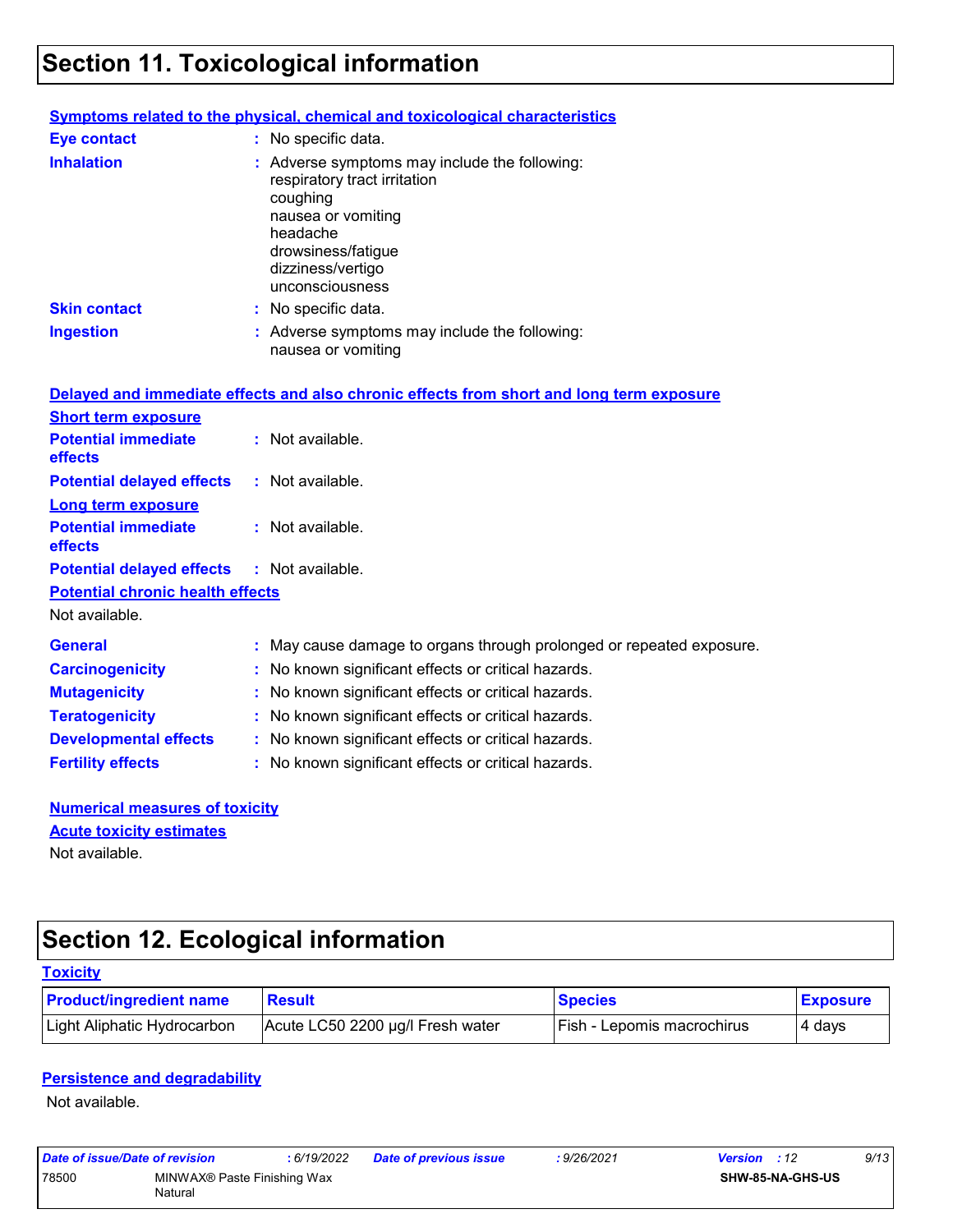## **Section 12. Ecological information**

#### **Bioaccumulative potential**

Not available.

#### **Mobility in soil**

**Soil/water partition coefficient (KOC)**

**:** Not available.

**Other adverse effects :** No known significant effects or critical hazards.

# **Section 13. Disposal considerations**

The generation of waste should be avoided or minimized wherever possible. Disposal of this product, solutions and any by-products should at all times comply with the requirements of environmental protection and waste disposal legislation and any regional local authority requirements. Dispose of surplus and non-recyclable products via a licensed waste disposal contractor. Waste should not be disposed of untreated to the sewer unless fully compliant with the requirements of all authorities with jurisdiction. Waste packaging should be recycled. Incineration or landfill should only be considered when recycling is not feasible. This material and its container must be disposed of in a safe way. Care should be taken when handling emptied containers that have not been cleaned or rinsed out. Empty containers or liners may retain some product residues. Avoid dispersal of spilled material and runoff and contact with soil, waterways, drains and sewers. **Disposal methods :**

### **Section 14. Transport information**

|                                       | <b>DOT</b><br><b>Classification</b>                                  | <b>TDG</b><br><b>Classification</b>                                  | <b>Mexico</b><br><b>Classification</b>                                      | <b>IATA</b>                                                                    | <b>IMDG</b>                                                                                                                   |
|---------------------------------------|----------------------------------------------------------------------|----------------------------------------------------------------------|-----------------------------------------------------------------------------|--------------------------------------------------------------------------------|-------------------------------------------------------------------------------------------------------------------------------|
| <b>UN number</b>                      | <b>UN1325</b>                                                        | <b>UN1325</b>                                                        | <b>UN1325</b>                                                               | <b>UN1325</b>                                                                  | <b>UN1325</b>                                                                                                                 |
| <b>UN proper</b><br>shipping name     | <b>FLAMMABLE</b><br>SOLID, ORGANIC,<br>N.O.S. (Aliphatic<br>Solvent) | <b>FLAMMABLE</b><br>SOLID, ORGANIC,<br>N.O.S. (Aliphatic<br>Solvent) | <b>FLAMMABLE</b><br>SOLID, ORGANIC, SOLID,<br>N.O.S. (Aliphatic<br>Solvent) | <b>FLAMMABLE</b><br>ORGANIC, N.O.S.<br>(Aliphatic Solvent)                     | <b>FLAMMABLE</b><br>SOLID, ORGANIC,<br>N.O.S. (Aliphatic<br>Solvent). Marine<br>pollutant (Light<br>Aliphatic<br>Hydrocarbon) |
| <b>Transport</b>                      | 4.1                                                                  | 4.1                                                                  | 4.1                                                                         | 4.1                                                                            | 4.1                                                                                                                           |
| hazard class(es)                      |                                                                      |                                                                      |                                                                             |                                                                                |                                                                                                                               |
| <b>Packing group</b>                  | $\mathop{\rm II}\nolimits$                                           | $\mathbf{II}$                                                        | $\mathbf{II}$                                                               | $\mathbf{I}$                                                                   | Ш                                                                                                                             |
| <b>Environmental</b><br>hazards       | No.                                                                  | No.                                                                  | No.                                                                         | Yes. The<br>environmentally<br>hazardous<br>substance mark<br>is not required. | Yes.                                                                                                                          |
|                                       |                                                                      |                                                                      |                                                                             |                                                                                |                                                                                                                               |
| <b>Date of issue/Date of revision</b> | : 6/19/2022                                                          | <b>Date of previous issue</b>                                        | : 9/26/2021                                                                 |                                                                                | 10/13<br>Version : 12                                                                                                         |
| 78500<br>Natural                      | MINWAX® Paste Finishing Wax                                          |                                                                      |                                                                             |                                                                                | SHW-85-NA-GHS-US                                                                                                              |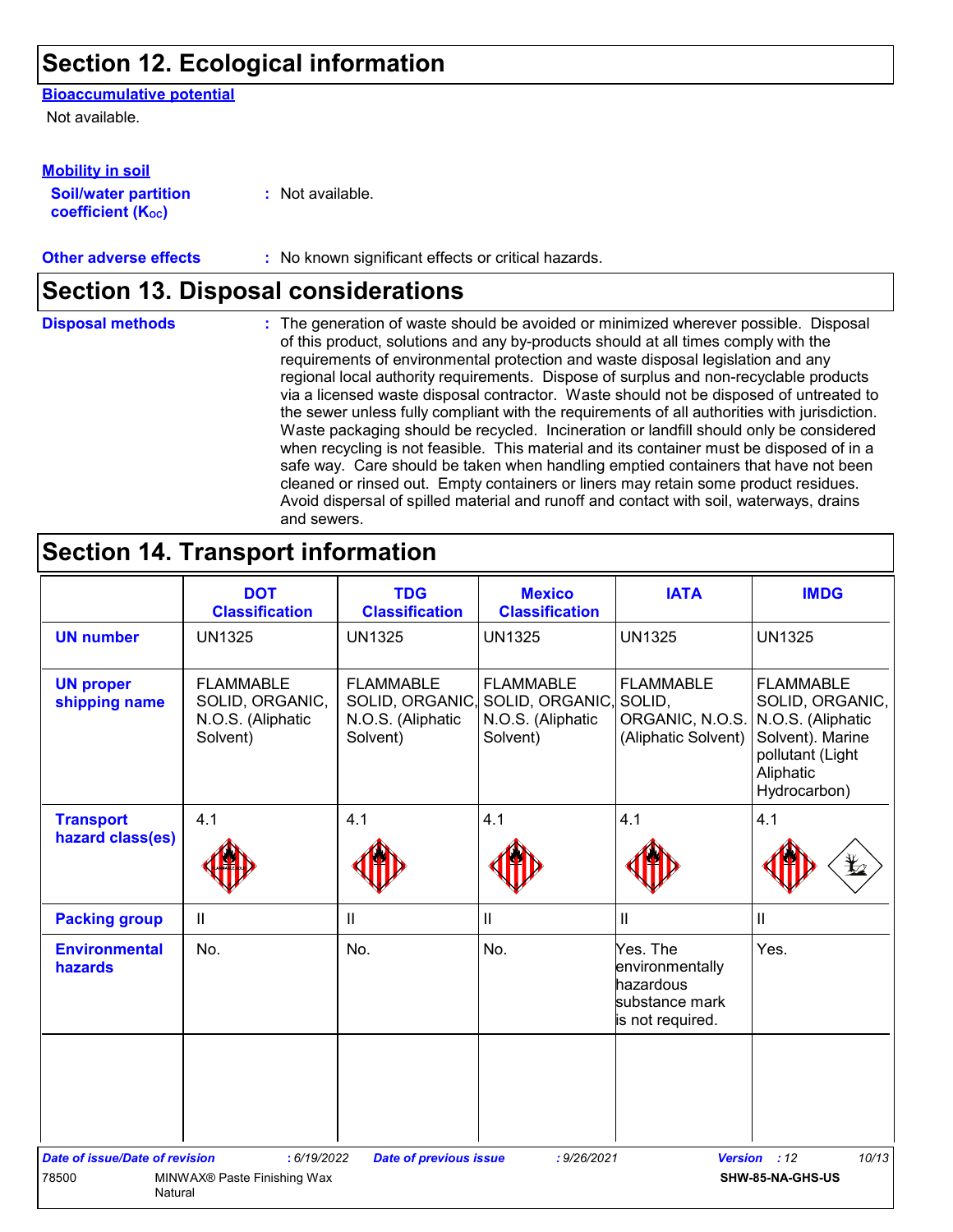| <b>information</b><br><b>ERG No.</b><br>133                                 |                  | as per the<br>following sections<br>of the<br>Transportation of<br>Dangerous Goods<br>Regulations:<br>2.20-2.22 (Class<br>4).<br><b>ERG No.</b> |                  | environmentally<br>hazardous<br>substance mark<br>may appear if<br>required by other<br>transportation<br>regulations.                                                                                                                                                                                                                                                                                                                                                                                                                                                                                            | pollutant mark is<br>not required when<br>transported in<br>sizes of ≤5 L or ≤5<br>kg.<br><b>Emergency</b><br>G |
|-----------------------------------------------------------------------------|------------------|-------------------------------------------------------------------------------------------------------------------------------------------------|------------------|-------------------------------------------------------------------------------------------------------------------------------------------------------------------------------------------------------------------------------------------------------------------------------------------------------------------------------------------------------------------------------------------------------------------------------------------------------------------------------------------------------------------------------------------------------------------------------------------------------------------|-----------------------------------------------------------------------------------------------------------------|
|                                                                             |                  |                                                                                                                                                 |                  |                                                                                                                                                                                                                                                                                                                                                                                                                                                                                                                                                                                                                   |                                                                                                                 |
|                                                                             |                  |                                                                                                                                                 |                  |                                                                                                                                                                                                                                                                                                                                                                                                                                                                                                                                                                                                                   |                                                                                                                 |
|                                                                             |                  |                                                                                                                                                 |                  |                                                                                                                                                                                                                                                                                                                                                                                                                                                                                                                                                                                                                   |                                                                                                                 |
|                                                                             |                  |                                                                                                                                                 |                  |                                                                                                                                                                                                                                                                                                                                                                                                                                                                                                                                                                                                                   | schedules F-A, S-                                                                                               |
|                                                                             |                  |                                                                                                                                                 |                  |                                                                                                                                                                                                                                                                                                                                                                                                                                                                                                                                                                                                                   |                                                                                                                 |
|                                                                             |                  |                                                                                                                                                 |                  |                                                                                                                                                                                                                                                                                                                                                                                                                                                                                                                                                                                                                   |                                                                                                                 |
|                                                                             |                  |                                                                                                                                                 | <b>ERG No.</b>   |                                                                                                                                                                                                                                                                                                                                                                                                                                                                                                                                                                                                                   |                                                                                                                 |
|                                                                             |                  | 133                                                                                                                                             | 133              |                                                                                                                                                                                                                                                                                                                                                                                                                                                                                                                                                                                                                   |                                                                                                                 |
|                                                                             |                  |                                                                                                                                                 |                  |                                                                                                                                                                                                                                                                                                                                                                                                                                                                                                                                                                                                                   |                                                                                                                 |
|                                                                             |                  |                                                                                                                                                 |                  |                                                                                                                                                                                                                                                                                                                                                                                                                                                                                                                                                                                                                   |                                                                                                                 |
|                                                                             |                  |                                                                                                                                                 |                  |                                                                                                                                                                                                                                                                                                                                                                                                                                                                                                                                                                                                                   |                                                                                                                 |
|                                                                             |                  |                                                                                                                                                 |                  |                                                                                                                                                                                                                                                                                                                                                                                                                                                                                                                                                                                                                   |                                                                                                                 |
|                                                                             |                  |                                                                                                                                                 |                  |                                                                                                                                                                                                                                                                                                                                                                                                                                                                                                                                                                                                                   |                                                                                                                 |
| <b>Special precautions for user :</b><br><b>Transport in bulk according</b> | : Not available. | substances and on all actions in case of emergency situations.                                                                                  |                  | Multi-modal shipping descriptions are provided for informational purposes and do not<br>consider container sizes. The presence of a shipping description for a particular<br>mode of transport (sea, air, etc.), does not indicate that the product is packaged<br>suitably for that mode of transport. All packaging must be reviewed for suitability<br>prior to shipment, and compliance with the applicable regulations is the sole<br>responsibility of the person offering the product for transport. People loading and<br>unloading dangerous goods must be trained on all of the risks deriving from the |                                                                                                                 |
| to <b>IMO</b> instruments                                                   |                  | <b>Proper shipping name</b>                                                                                                                     | : Not available. |                                                                                                                                                                                                                                                                                                                                                                                                                                                                                                                                                                                                                   |                                                                                                                 |

# **Section 15. Regulatory information**

#### **SARA 313**

SARA 313 (40 CFR 372.45) supplier notification can be found on the Environmental Data Sheet.

#### **California Prop. 65**

WARNING: This product contains chemicals known to the State of California to cause cancer and birth defects or other reproductive harm.

#### **International regulations**

| Australia inventory (AIIC): Not determined.                  |
|--------------------------------------------------------------|
| China inventory (IECSC): Not determined.                     |
| Japan inventory (CSCL): Not determined.                      |
| Japan inventory (ISHL): Not determined.                      |
| Korea inventory (KECI): Not determined.                      |
| New Zealand Inventory of Chemicals (NZIoC): Not determined.  |
| Philippines inventory (PICCS): Not determined.               |
| Taiwan Chemical Substances Inventory (TCSI): Not determined. |
| Thailand inventory: Not determined.                          |
| Turkey inventory: Not determined.                            |
| Vietnam inventory: Not determined.                           |
|                                                              |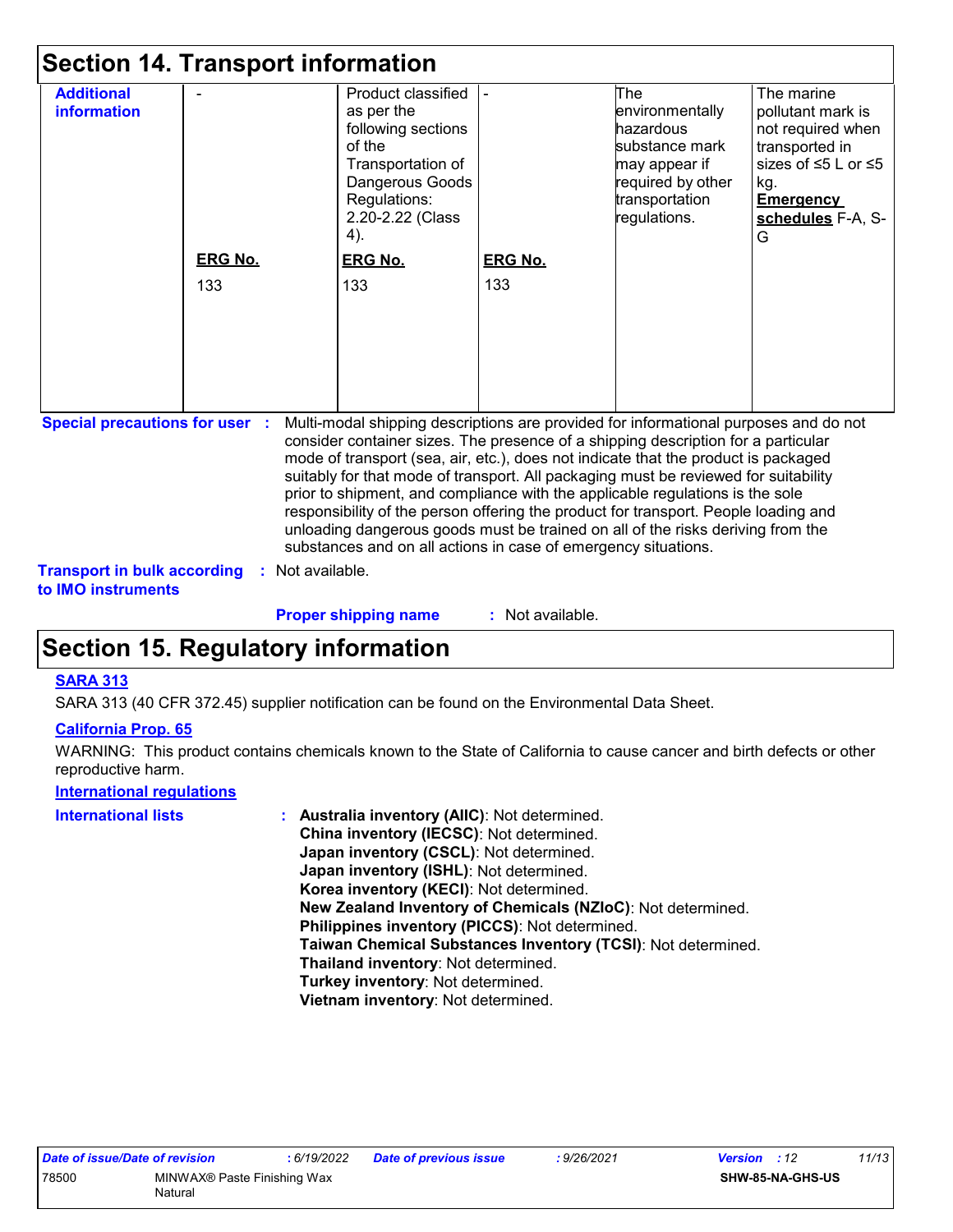## **Section 16. Other information**

**Hazardous Material Information System (U.S.A.)**



**The customer is responsible for determining the PPE code for this material. For more information on HMIS® Personal Protective Equipment (PPE) codes, consult the HMIS® Implementation Manual.**

**Caution: HMIS® ratings are based on a 0-4 rating scale, with 0 representing minimal hazards or risks, and 4 representing significant hazards or risks. Although HMIS® ratings and the associated label are not required on SDSs or products leaving a facility under 29 CFR 1910.1200, the preparer may choose to provide them. HMIS® ratings are to be used with a fully implemented HMIS® program. HMIS® is a registered trademark and service mark of the American Coatings Association, Inc.**

**Procedure used to derive the classification**

|                                                           | <b>Classification</b>                                                                                                                                                                                                                                                                                                                                                                                                                                                                                                                                                                                               | <b>Justification</b>                        |
|-----------------------------------------------------------|---------------------------------------------------------------------------------------------------------------------------------------------------------------------------------------------------------------------------------------------------------------------------------------------------------------------------------------------------------------------------------------------------------------------------------------------------------------------------------------------------------------------------------------------------------------------------------------------------------------------|---------------------------------------------|
| FLAMMABLE SOLIDS - Category 1<br>irritation) - Category 3 | SPECIFIC TARGET ORGAN TOXICITY (SINGLE EXPOSURE) (Respiratory tract                                                                                                                                                                                                                                                                                                                                                                                                                                                                                                                                                 | On basis of test data<br>Calculation method |
| Category 3                                                | SPECIFIC TARGET ORGAN TOXICITY (SINGLE EXPOSURE) (Narcotic effects) -                                                                                                                                                                                                                                                                                                                                                                                                                                                                                                                                               | Calculation method                          |
| <b>ASPIRATION HAZARD - Category 1</b>                     | SPECIFIC TARGET ORGAN TOXICITY (REPEATED EXPOSURE) - Category 2                                                                                                                                                                                                                                                                                                                                                                                                                                                                                                                                                     | Calculation method<br>Calculation method    |
| <b>History</b>                                            |                                                                                                                                                                                                                                                                                                                                                                                                                                                                                                                                                                                                                     |                                             |
| <b>Date of printing</b>                                   | : 6/19/2022                                                                                                                                                                                                                                                                                                                                                                                                                                                                                                                                                                                                         |                                             |
| Date of issue/Date of<br>revision                         | : 6/19/2022                                                                                                                                                                                                                                                                                                                                                                                                                                                                                                                                                                                                         |                                             |
| Date of previous issue                                    | : 9/26/2021                                                                                                                                                                                                                                                                                                                                                                                                                                                                                                                                                                                                         |                                             |
| <b>Version</b>                                            | : 12                                                                                                                                                                                                                                                                                                                                                                                                                                                                                                                                                                                                                |                                             |
| <b>Key to abbreviations</b>                               | $:$ ATE = Acute Toxicity Estimate<br><b>BCF</b> = Bioconcentration Factor<br>GHS = Globally Harmonized System of Classification and Labelling of Chemicals<br>IATA = International Air Transport Association<br>IBC = Intermediate Bulk Container<br><b>IMDG = International Maritime Dangerous Goods</b><br>LogPow = logarithm of the octanol/water partition coefficient<br>MARPOL = International Convention for the Prevention of Pollution From Ships, 1973<br>as modified by the Protocol of 1978. ("Marpol" = marine pollution)<br>$N/A = Not available$<br>SGG = Segregation Group<br>$UN = United Nations$ |                                             |

**Indicates information that has changed from previously issued version.**

#### **Notice to reader**

**It is recommended that each customer or recipient of this Safety Data Sheet (SDS) study it carefully and consult resources, as necessary or appropriate, to become aware of and understand the data contained in this SDS and any hazards associated with the product. This information is provided in good faith and believed to be accurate as of the effective date herein. However, no warranty, express or implied, is given. The information presented here applies only to the product as shipped. The addition of any material can change the composition, hazards and risks of the product. Products shall not be repackaged, modified, or tinted except as specifically instructed by the manufacturer, including but not limited to the incorporation of products not specified by the manufacturer, or the use or addition of products in proportions not specified by the manufacturer. Regulatory requirements are subject to change and may differ between various locations and jurisdictions. The customer/buyer/user is responsible to ensure that his activities comply with all country, federal, state, provincial or local laws. The** 

| Date of issue/Date of revision                  |  | : 6/19/2022 | <b>Date of previous issue</b> | : 9/26/2021 | <b>Version</b> : 12 |                         | 12/13 |
|-------------------------------------------------|--|-------------|-------------------------------|-------------|---------------------|-------------------------|-------|
| 78500<br>MINWAX® Paste Finishing Wax<br>Natural |  |             |                               |             |                     | <b>SHW-85-NA-GHS-US</b> |       |